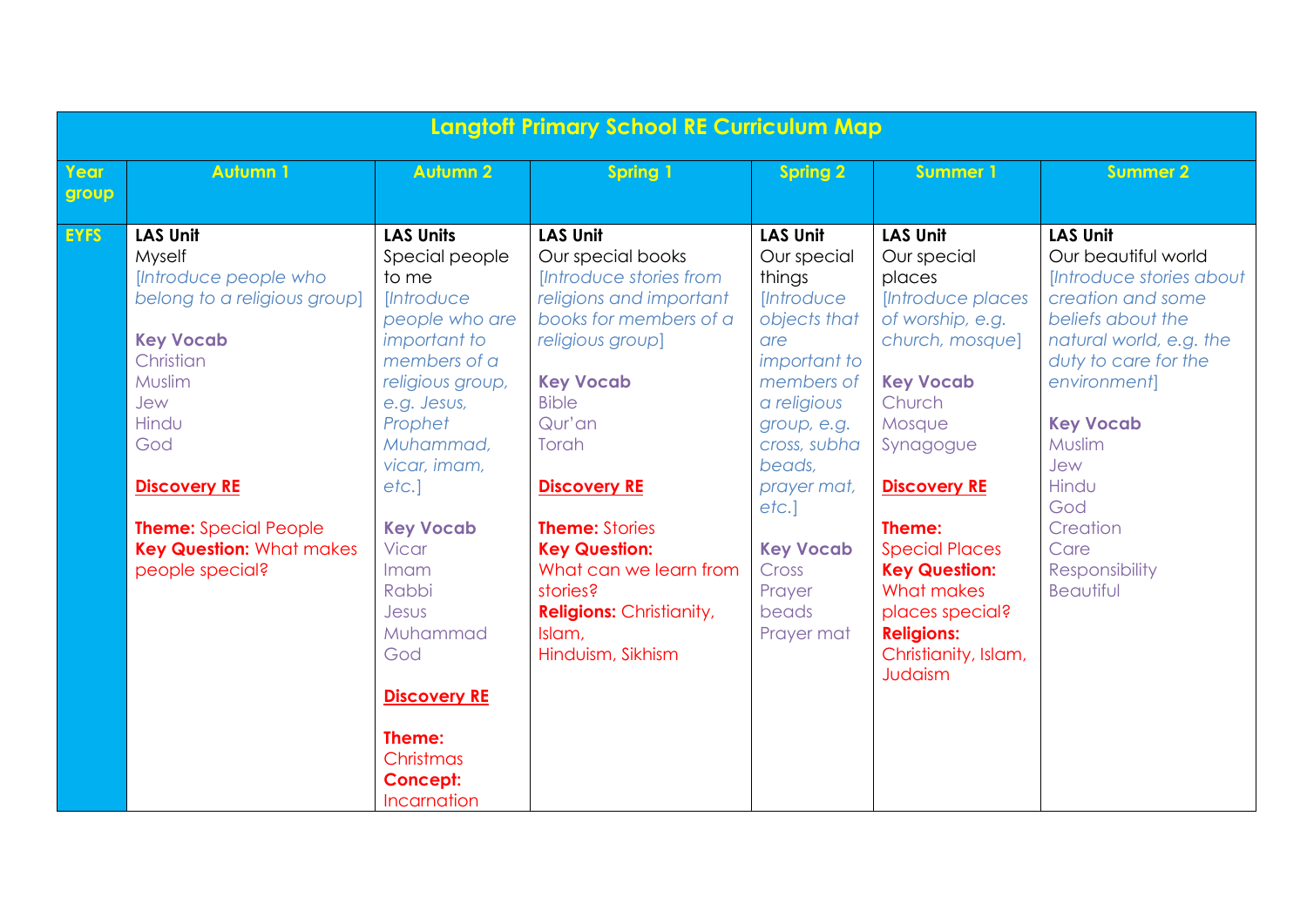|                                    |                                                                                                                                                                                                               | <b>Key Question:</b><br>What is<br>Christmas?<br><b>Religion:</b><br>Christianity                                                                                                        |                                                                                                                                                               |                                                                                                                                                                                                       |                                                                                                                                                                                       |                                                                                                                                         |
|------------------------------------|---------------------------------------------------------------------------------------------------------------------------------------------------------------------------------------------------------------|------------------------------------------------------------------------------------------------------------------------------------------------------------------------------------------|---------------------------------------------------------------------------------------------------------------------------------------------------------------|-------------------------------------------------------------------------------------------------------------------------------------------------------------------------------------------------------|---------------------------------------------------------------------------------------------------------------------------------------------------------------------------------------|-----------------------------------------------------------------------------------------------------------------------------------------|
| Why<br>this?<br><b>Why</b><br>now? | At the start of the year, pupils<br>will be learning more about<br>each other. This is a chance<br>for them to learn that, for<br>some people, occupying a<br>religious worldview is part of<br>who they are. | Having<br>introduced the<br>idea of religious<br>worldviews, this is<br>an opportunity to<br>introduce some<br>people who are<br>important within a<br>range of religious<br>worldviews. | At this point, pupils should<br>feel more secure in<br>phonics. This is a good<br>opportunity to explore<br>more about religious<br>worldviews through story. | Having<br>learned<br>about how<br>religious<br>people treat<br>their special<br>books, this is<br>an.<br>opportunity<br>to explore<br>other objects<br>that are<br>special to<br>religious<br>people. | This builds on pupils'<br>learning about<br>special books and<br>special things by<br>exploring some of<br>the special places<br>in which you may<br>find these books<br>and objects. | This broadens the pupils'<br>understanding of special<br>places by looking beyond<br>places of worship into the<br>wider natural world. |
| Year 1                             | <b>LAS Compulsory</b>                                                                                                                                                                                         | <b>LAS Compulsory</b>                                                                                                                                                                    | <b>LAS Compulsory</b>                                                                                                                                         | <b>LAS</b>                                                                                                                                                                                            | <b>LAS Additional</b>                                                                                                                                                                 |                                                                                                                                         |
|                                    | God - Christianity                                                                                                                                                                                            | Community -                                                                                                                                                                              | God - Islam                                                                                                                                                   | Compulsory                                                                                                                                                                                            | Places of worship <b>Judaism</b>                                                                                                                                                      |                                                                                                                                         |
|                                    | Believing                                                                                                                                                                                                     | Christianity                                                                                                                                                                             | Believing                                                                                                                                                     | Community                                                                                                                                                                                             | Believing, Living, Thinking                                                                                                                                                           |                                                                                                                                         |
|                                    | <b>[What do Christians learn</b>                                                                                                                                                                              | Living                                                                                                                                                                                   | <b>IHow is Allah described</b>                                                                                                                                | $-$ Islam                                                                                                                                                                                             | [Choose three key objects, features or                                                                                                                                                |                                                                                                                                         |
|                                    | and understand about God                                                                                                                                                                                      | [What do                                                                                                                                                                                 | in the Qur'an?                                                                                                                                                | Living                                                                                                                                                                                                | symbols and look at:                                                                                                                                                                  |                                                                                                                                         |
|                                    | through Old Testament                                                                                                                                                                                         | Christians do to                                                                                                                                                                         | <b>What do Muslims learn</b>                                                                                                                                  | <b>What do</b>                                                                                                                                                                                        |                                                                                                                                                                                       | what they tell us about beliefs about                                                                                                   |
|                                    | Bible stories? E.g. Moses,                                                                                                                                                                                    | express their                                                                                                                                                                            | about Allah and their                                                                                                                                         | Muslims do                                                                                                                                                                                            |                                                                                                                                                                                       | God/humans/the world around them                                                                                                        |
|                                    | Abraham, Jonah, etc.                                                                                                                                                                                          | beliefs?                                                                                                                                                                                 | faith through the                                                                                                                                             | to express                                                                                                                                                                                            |                                                                                                                                                                                       | how they are used in practice - i.e.                                                                                                    |
|                                    | What do stories in the New                                                                                                                                                                                    | Which                                                                                                                                                                                    | Qur'an?]                                                                                                                                                      | their beliefs?                                                                                                                                                                                        |                                                                                                                                                                                       | what impact they have on the                                                                                                            |
|                                    | <b>Testament tell Christians</b>                                                                                                                                                                              | celebrations are                                                                                                                                                                         |                                                                                                                                                               | Which                                                                                                                                                                                                 | community                                                                                                                                                                             |                                                                                                                                         |
|                                    | about Jesus?]                                                                                                                                                                                                 | important to                                                                                                                                                                             | <b>B1, B2</b>                                                                                                                                                 | celebrations                                                                                                                                                                                          |                                                                                                                                                                                       | Must include at least one religion/worldview                                                                                            |
|                                    |                                                                                                                                                                                                               | Christians? What                                                                                                                                                                         | T1, T3                                                                                                                                                        | are                                                                                                                                                                                                   | other than Christianity and Islam]                                                                                                                                                    |                                                                                                                                         |
|                                    | <b>B1, B2</b>                                                                                                                                                                                                 | are the key                                                                                                                                                                              |                                                                                                                                                               | <i>important</i> to                                                                                                                                                                                   |                                                                                                                                                                                       |                                                                                                                                         |
|                                    | T1, T3                                                                                                                                                                                                        | practices                                                                                                                                                                                |                                                                                                                                                               | Muslims?]                                                                                                                                                                                             | <b>B1, B2</b>                                                                                                                                                                         |                                                                                                                                         |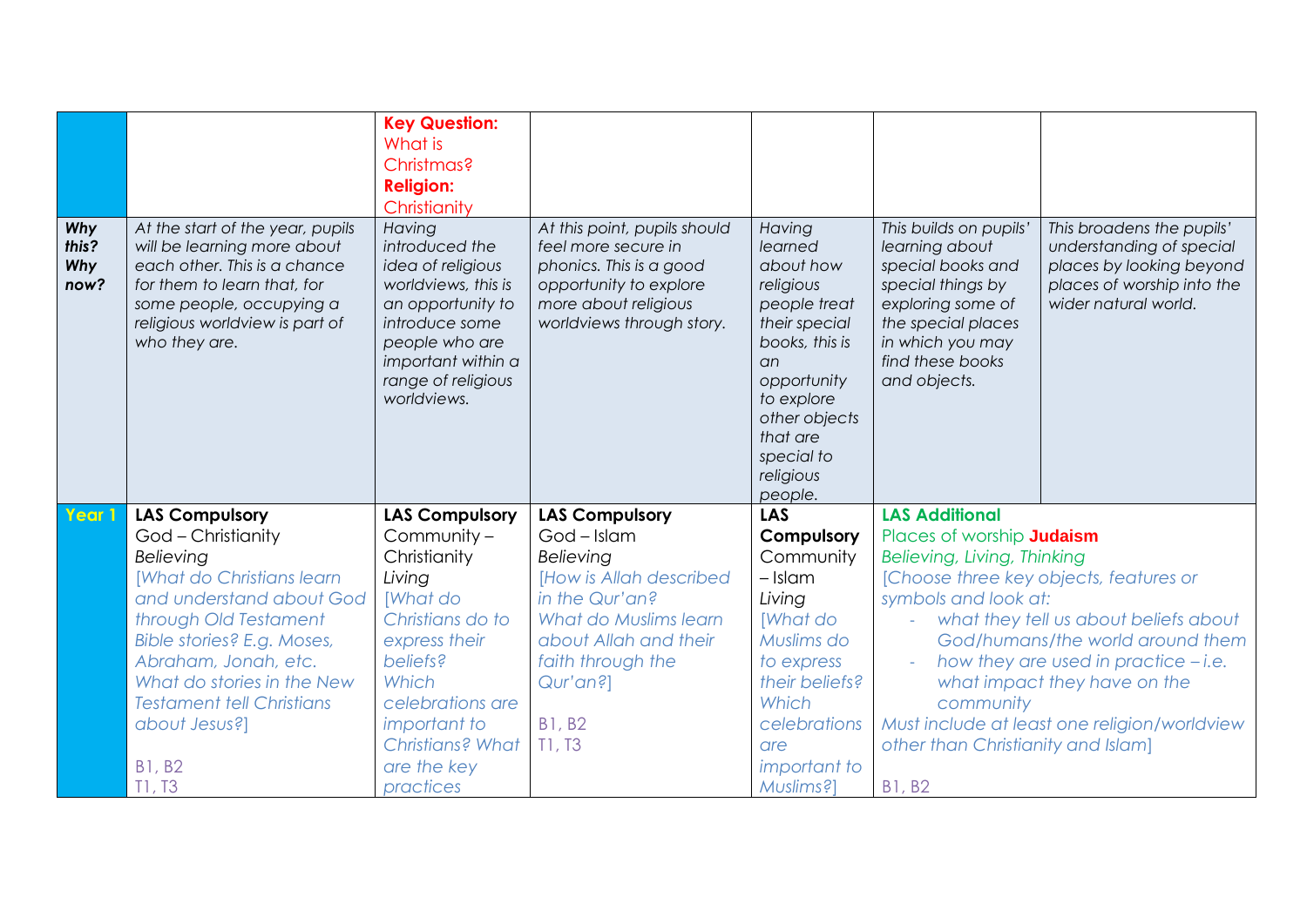| God/Creation<br><b>Key Question:</b><br>to | <b>Does God want Christians</b><br>look after the world? | humans and the<br>world?]<br><b>B2</b><br>L <sub>2</sub> , L <sub>3</sub> , L <sub>4a</sub> , L <sub>4b</sub><br>T1, T3<br><b>Discovery RE:</b><br>Theme:<br>Christmas<br><b>Concept:</b><br>Incarnation<br><b>Key Question:</b><br>What gifts might<br>Christians In<br>my town have<br>given Jesus if he<br>had been born<br>here rather than<br>in Bethlehem?<br><b>Visit - Christian</b><br>church | his/<br>her everyday life? | <b>Discovery</b><br><b>RE:</b><br>Theme:<br>Community<br>and<br><b>Belonging</b><br><b>Key</b><br><b>Question:</b><br>Does going<br>to a Mosque<br>give<br>Muslims a<br>sense of<br>belonging? | Key Question: Is Shabbat important to Jewish<br>children?<br>Theme: Rosh Hashanah and Yom Kippur<br>Key Question: Are Rosh Hashanah and Yom<br>Kippur important to Jewish<br>children?<br><b>Religion: Judaism</b><br>Visit - Jewish synagogue.<br>https://www.jewish-leicester.co.uk/ |
|--------------------------------------------|----------------------------------------------------------|--------------------------------------------------------------------------------------------------------------------------------------------------------------------------------------------------------------------------------------------------------------------------------------------------------------------------------------------------------------------------------------------------------|----------------------------|------------------------------------------------------------------------------------------------------------------------------------------------------------------------------------------------|----------------------------------------------------------------------------------------------------------------------------------------------------------------------------------------------------------------------------------------------------------------------------------------|
| Why                                        | Pupils have the opportunity to                           | Pupils build on                                                                                                                                                                                                                                                                                                                                                                                        | Pupils have the            | Pupils build                                                                                                                                                                                   | Having learned about different ways in which                                                                                                                                                                                                                                           |
| this?                                      | build on learning in EYFS by                             | their learning in                                                                                                                                                                                                                                                                                                                                                                                      | opportunity to build on    | on their                                                                                                                                                                                       | Muslims worship Allah (God), pupils have the                                                                                                                                                                                                                                           |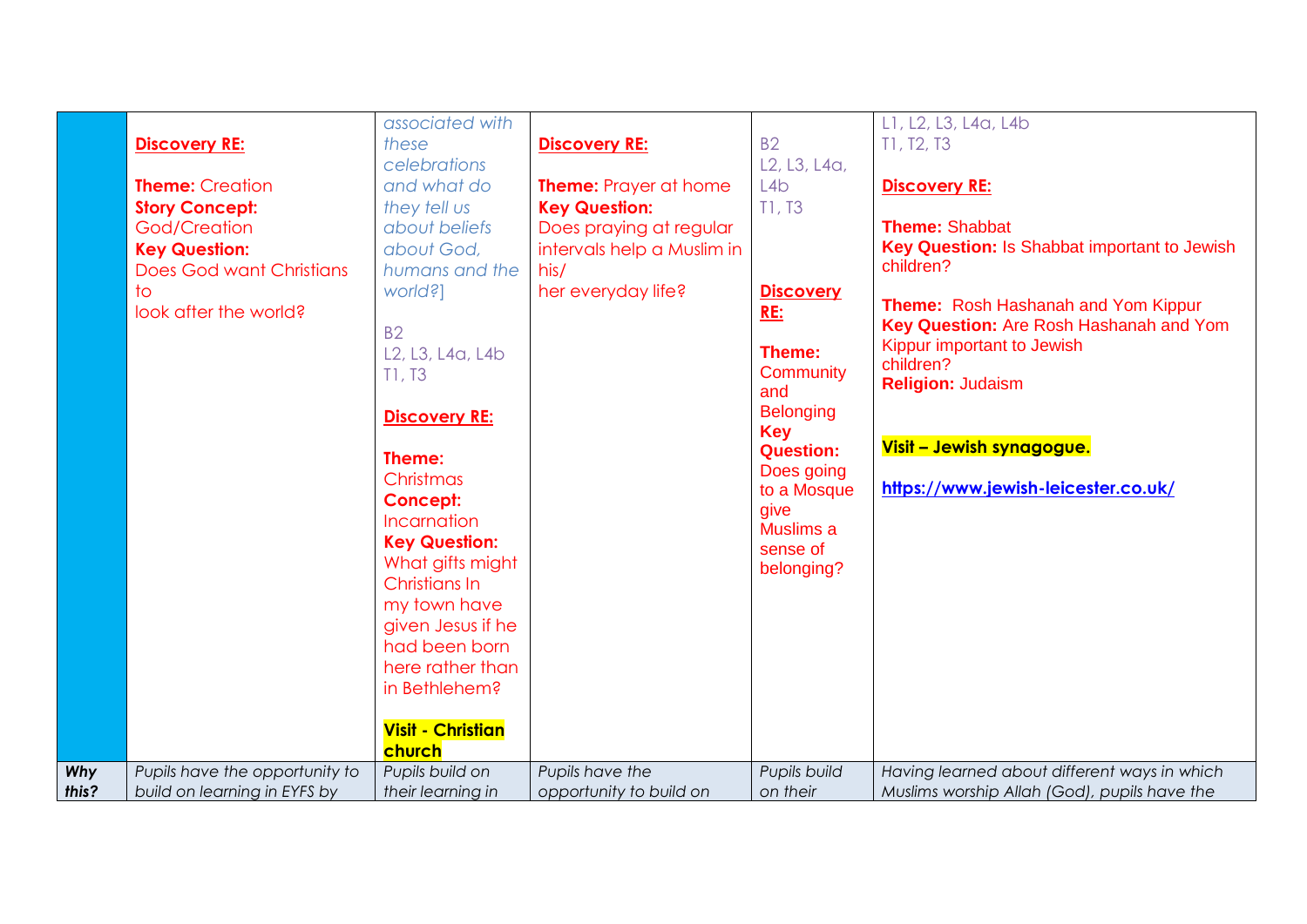| Why<br>now? | exploring in detail ways in<br>which Christians articulate<br>their beliefs about God.                                                                                                                                                                                    | the previous term<br>by exploring<br>different ways in<br>which Christians<br>worship God.                                                                                                     | learning in EYFS and<br>autumn term by exploring<br>in detail ways in which<br>Muslims articulate their<br>beliefs about Allah (God).                                                                                                                      | learning in<br>the previous<br>term by<br>exploring<br>different<br>ways in which<br><b>Muslims</b><br>worship Allah<br>(God).                                       | opportunity to explore different places of<br>worship across different religious traditions. This<br>also builds on learning in Early Years.                                                                                                                                                   |
|-------------|---------------------------------------------------------------------------------------------------------------------------------------------------------------------------------------------------------------------------------------------------------------------------|------------------------------------------------------------------------------------------------------------------------------------------------------------------------------------------------|------------------------------------------------------------------------------------------------------------------------------------------------------------------------------------------------------------------------------------------------------------|----------------------------------------------------------------------------------------------------------------------------------------------------------------------|------------------------------------------------------------------------------------------------------------------------------------------------------------------------------------------------------------------------------------------------------------------------------------------------|
| Year 2      | <b>LAS Compulsory</b><br>Being Human - Christianity<br>Believing<br>[What does the Bible say<br>about how Christians should<br>treat others and live their<br>lives?<br>How can Christian faith and<br>beliefs be seen in the<br>actions of inspirational<br>Christians?] | <b>LAS Compulsory</b><br>Life Journey $-$<br>Christianity<br>Living<br><b>What do</b><br>Christians do to<br>celebrate birth?<br>What does it<br>mean and why<br>does it matter to<br>belong?] | <b>LAS Compulsory</b><br>Being Human - Islam<br>Believing<br>[What does the Qur'an<br>say about how Muslims<br>should treat others and<br>live their lives?<br>How can Muslim faith<br>and beliefs be seen in<br>the actions of<br>inspirational Muslims?] | <b>LAS</b><br>Compulsory<br>Life Journey<br>$-$ Islam<br>Living<br><b>What do</b><br>Muslims do<br>to celebrate<br>birth?<br>What does it<br>mean and<br>why does it | <b>LAS Additional Judaism</b><br>Thankfulness<br>Believing, Living, Thinking<br>Must include at least one<br>religion/worldview other than Christianity<br>and Islam. E.g. harvest in Christianity, Sukkot<br>in Judaism, Holi in Hinduism]<br><b>B1, B2</b><br>L1, L2, L3, L4a, L4b<br>T1, T3 |
|             | <b>B1, B2</b><br>T1, T3<br><b>Discovery RE</b><br>Focus should include<br>Christian birth rites - see LA<br>planning<br><b>Theme:</b> What did Jesus<br>teach?<br><b>Key Question:</b> Is it possible<br>to be kind to everyone all<br>of the time?                       | <b>B2</b><br>L3, L4a, L4b<br>T1, T3<br><b>Discovery RE</b><br>Theme:<br><b>Christmas - Jesus</b><br>as gift from God<br><b>Concept:</b><br><b>Incarnation</b><br><b>Key Question:</b>          | <b>B1, B2</b><br>T1, T3<br><b>Visit - Islamic Mosque</b><br><b>Masjid Ghousia</b><br><b>406 Gladstone Street</b><br>Peterborough<br><b>PE1 2BY</b><br>Telephone: 01733 566658<br>66<br>Email:<br>admon@masjidghousia.org                                   | matter to<br>belong?]<br><b>B2</b><br>L3, L4a, L4b<br>T1, T3<br><b>Discovery RE</b><br><b>Focus</b><br>should be<br>on birth rites<br>and<br>belonging               | <b>Discovery RE</b><br><b>Theme: Passover</b><br>Key Question: How important is it for Jewish<br>people to do what God asks<br>them to do?<br><b>Religion: Judaism</b><br><b>Theme: The Covenant</b><br>Key Question: How special is the relationship<br>Jews have with God?                   |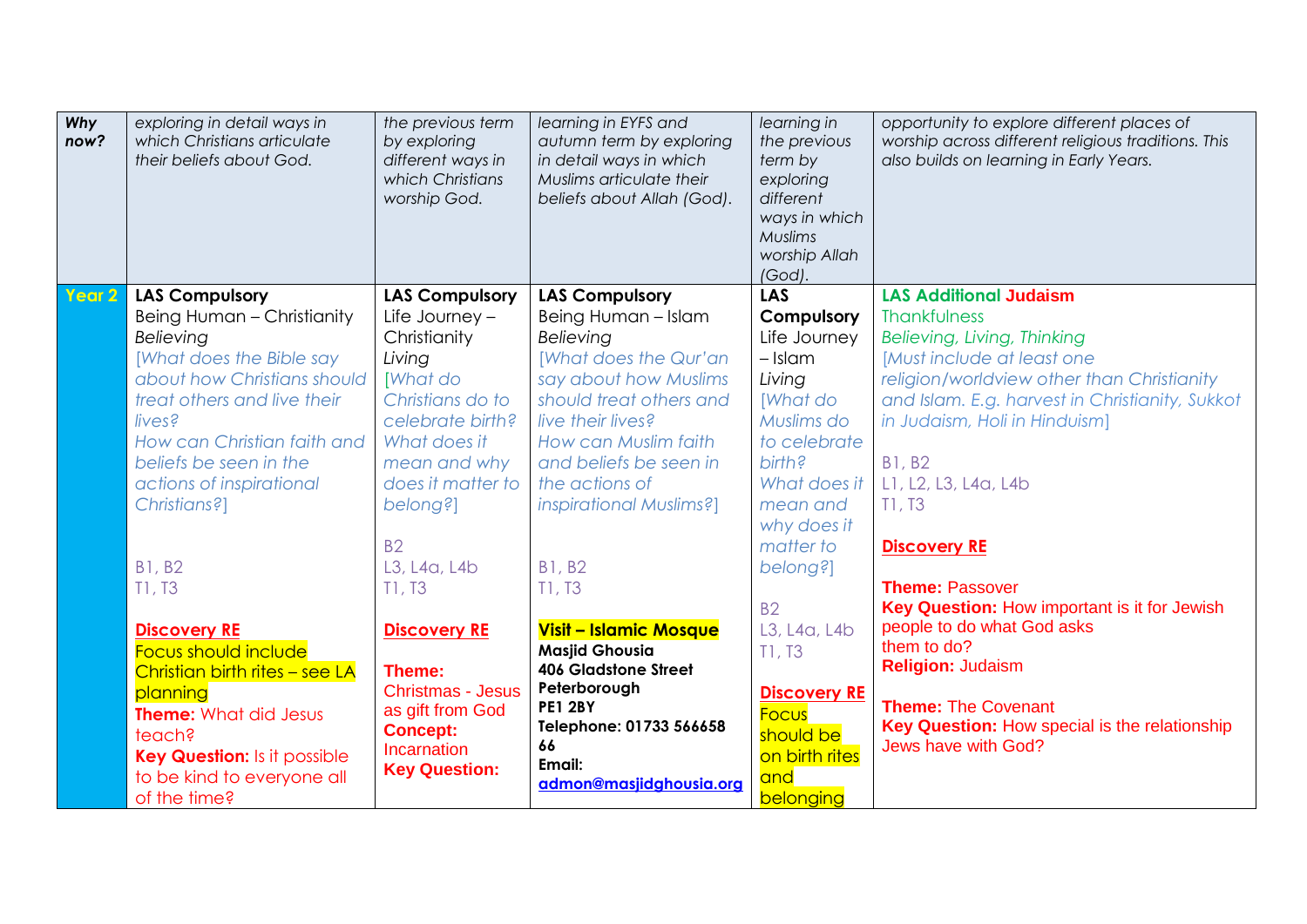|                             |                                                                                                                                                                                                             | Why do<br><b>Christians believe</b><br>God gave Jesus<br>to the world?                                                                                                                           | <b>Discovery RE</b><br>Year 2 Summer 1 -<br><b>Community and</b><br><b>Belonging</b>                                                                                                             | rather than<br>Hajj and<br>belonging.<br>Theme: Hajj<br><b>Key</b><br><b>Question:</b><br><b>Does</b><br>completing<br>Hajj make a<br>person a<br>better<br>Muslim?                                          |                                                                                                                                                                    |
|-----------------------------|-------------------------------------------------------------------------------------------------------------------------------------------------------------------------------------------------------------|--------------------------------------------------------------------------------------------------------------------------------------------------------------------------------------------------|--------------------------------------------------------------------------------------------------------------------------------------------------------------------------------------------------|--------------------------------------------------------------------------------------------------------------------------------------------------------------------------------------------------------------|--------------------------------------------------------------------------------------------------------------------------------------------------------------------|
| Why<br>this?<br>Why<br>now? | Building on the learning from<br>Year 1 and autumn term,<br>pupils learn more about what<br>Christians believe about<br>human beings, their<br>relationship to each other and<br>their relationship to God. | Having explored<br>beliefs about<br>human beings in<br>the previous term,<br>pupils now have<br>the opportunity to<br>learn about how<br>Christians<br>welcome a new<br>human into the<br>world. | Building on the learning<br>from Year 1, pupils learn<br>more about what Muslims<br>believe about human<br>beings, their relationship to<br>each other and their<br>relationship to Allah (God). | Having<br>explored<br>beliefs about<br>human<br>beings in the<br>previous<br>term, pupils<br>now have the<br>opportunity<br>to learn<br>about how<br>Muslims<br>welcome a<br>new human<br>into the<br>world. | Building on the learning in autumn term, pupils<br>broaden their understanding of different ways in<br>which religious and non-religious people show<br>gratitude. |
| Year 3                      | <b>LAS Compulsory</b><br>God - Hinduism<br>Believing                                                                                                                                                        | <b>LAS Compulsory</b><br>$God -$<br>Christianity<br>Believing                                                                                                                                    | <b>LAS Compulsory</b><br>God - Islam<br>Believing                                                                                                                                                |                                                                                                                                                                                                              | <b>LAS Additional Sikhism</b><br><b>Big Questions (including Christianity):</b><br>What does it mean to live a good life?<br>Believing, Living, Thinking           |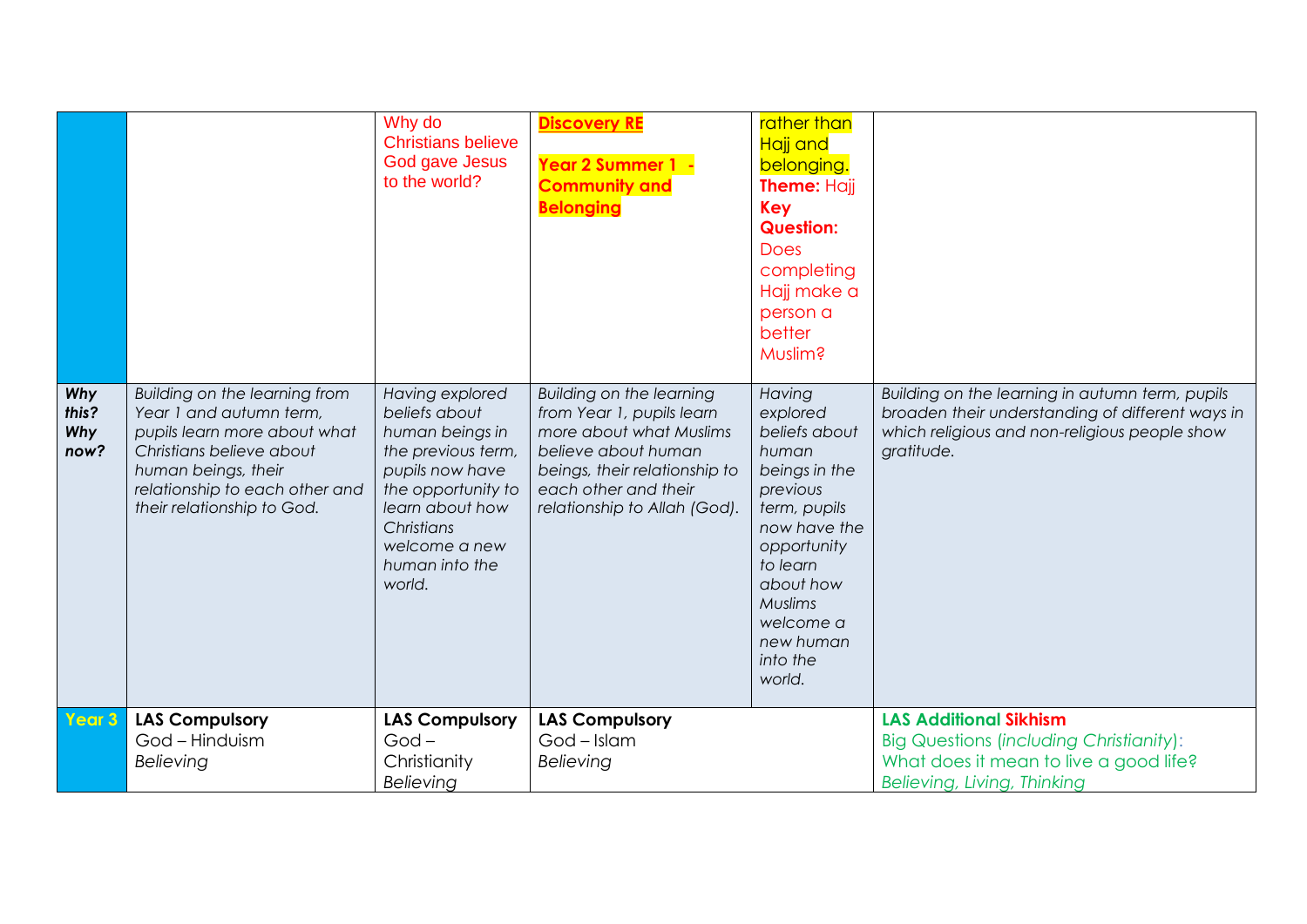| [How are deities and key           | [How do                         | [What do the main concepts in Islam    | [Opportunity to look at guidelines and laws     |
|------------------------------------|---------------------------------|----------------------------------------|-------------------------------------------------|
| figures described in Hindu         | symbols in the                  | reveal about the nature of Allah? What | in various religions and non-religious          |
| sacred texts and stories?          | <b>Bible help</b>               | is the purpose of visual symbols in a  | worldviews. Chance to explore whether           |
| What might Hindus                  | Christians relate               | mosque?]                               | 'good' means the same thing to                  |
| understand about the               | to God? What                    |                                        | everybody]                                      |
| Divine through these               | do symbols in                   | <b>B1, B2a</b>                         |                                                 |
| stories? What is the purpose       | the story of                    | T <sub>2</sub> , T <sub>3</sub>        | <b>B1, B2a</b>                                  |
| of visual symbols in the           | Jesus' baptism                  |                                        | L1, L2, L3, L4a, L4b                            |
| mandir?]                           | reveal about                    |                                        | T1, T2, T3                                      |
|                                    | the nature of                   |                                        | <b>Discovery RE</b>                             |
| <b>B1, B2a</b>                     | God? What                       |                                        |                                                 |
| T <sub>2</sub> , T <sub>3</sub>    | visual symbols                  |                                        | <b>Theme:</b> Sharing and Community             |
|                                    | and symbolic                    |                                        | Key Question: Do Sikhs think it is important to |
| <b>Discovery RE</b>                | acts can be                     |                                        | share?                                          |
|                                    | seen in a                       |                                        |                                                 |
| <b>Theme: Hindu Beliefs</b>        | Christian                       |                                        | <b>Theme:</b> Prayer and Worship                |
| <b>Key Question: How can</b>       | church? How                     |                                        | Key Question: What is the best way for a        |
| <b>Brahman be</b>                  | might language                  |                                        | Sikh to show commitment to God?                 |
| everywhere and in                  | within worship                  |                                        | Religion: Sikhism                               |
| everything?                        | express Christian               |                                        |                                                 |
|                                    | beliefs?]                       |                                        | <b>Visit Sikh Gurdwara</b>                      |
| <b>Theme: Divali</b>               |                                 |                                        |                                                 |
| <b>Key Question:</b>               | <b>B1, B2a</b>                  |                                        | https://www.gbbsjipeterborough.org/about-       |
| <b>Would celebrating Divali at</b> | T <sub>2</sub> , T <sub>3</sub> |                                        | $us$                                            |
| home and in the                    |                                 |                                        |                                                 |
| community                          | <b>Discovery RE</b>             |                                        | http://sgsspeterborough.org/                    |
| bring a feeling of belonging       |                                 |                                        |                                                 |
| to al                              | <b>Theme: Jesus'</b>            |                                        |                                                 |
| Hindu child? - LA Diocesan         | <b>Miracles</b>                 |                                        |                                                 |
| adviser indicates this may         | <b>Concept:</b>                 |                                        |                                                 |
| be too much here.                  | Incarnation                     |                                        |                                                 |
|                                    | <b>Key Question:</b>            |                                        |                                                 |
|                                    | Could Jesus                     |                                        |                                                 |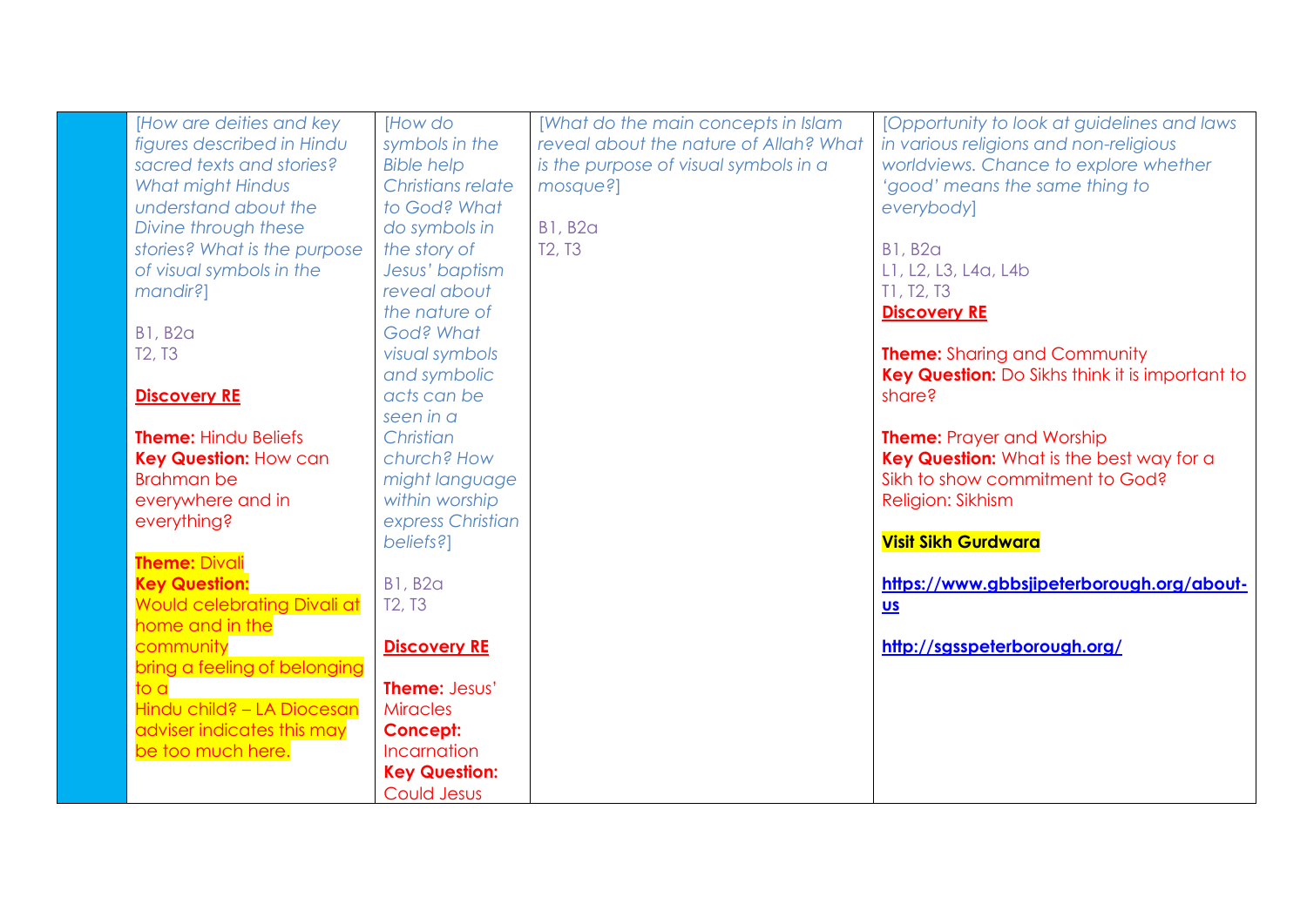|       |                                     | heal people?         |                                              |                                                    |
|-------|-------------------------------------|----------------------|----------------------------------------------|----------------------------------------------------|
|       |                                     | Were these           |                                              |                                                    |
|       |                                     |                      |                                              |                                                    |
|       |                                     | miracles or is       |                                              |                                                    |
|       |                                     | there some           |                                              |                                                    |
|       |                                     | other                |                                              |                                                    |
|       |                                     | explanation?         |                                              |                                                    |
|       |                                     | Theme:               |                                              |                                                    |
|       |                                     | Christmas            |                                              |                                                    |
|       |                                     | <b>Concept:</b>      |                                              |                                                    |
|       |                                     | Incarnation          |                                              |                                                    |
|       |                                     | <b>Key Question:</b> |                                              |                                                    |
|       |                                     | <b>Has Christmas</b> |                                              |                                                    |
|       |                                     | lost its true        |                                              |                                                    |
|       |                                     | meaning? - LA        |                                              |                                                    |
|       |                                     | <b>Diocesan</b>      |                                              |                                                    |
|       |                                     | adviser suggests     |                                              |                                                    |
|       |                                     | this may distract    |                                              |                                                    |
|       |                                     | from the true        |                                              |                                                    |
|       |                                     | meaning.             |                                              |                                                    |
| Why   | In this unit, pupils build on prior | In this unit, pupils | In this unit, pupils build on their learning | In this unit, pupils consider different ways in    |
| this? | learning about God in KS1.          | build on their       | about Muslim beliefs about Allah (God) in    | which religious and non-religious people work      |
| Why   | Hinduism is a new focus for the     | learning about       | KS1. Here, they explore different ways in    | out how to live a 'good' life. There are           |
| now?  | pupils, but there are               | Christian beliefs    | which Muslims use symbols to articulate      | opportunities to use prior learning by considering |
|       | opportunities to compare and        | about God in KS1.    | beliefs about God. There are opportunities   | how beliefs about what God is like might impact    |
|       | contrast with knowledge             | Here, they explore   | to compare and contrast with Hindu beliefs   | on you articulate what it means to live a 'good'   |
|       | covered on Christianity and         | different ways in    | about God.                                   | life.                                              |
|       | Islam at KS1.                       | which Christians     |                                              |                                                    |
|       |                                     | use symbols to       |                                              |                                                    |
|       |                                     | articulate beliefs   |                                              |                                                    |
|       |                                     | about God,           |                                              |                                                    |
|       |                                     | making               |                                              |                                                    |
|       |                                     | connections          |                                              |                                                    |
|       |                                     | between this and     |                                              |                                                    |
|       |                                     | Christian            |                                              |                                                    |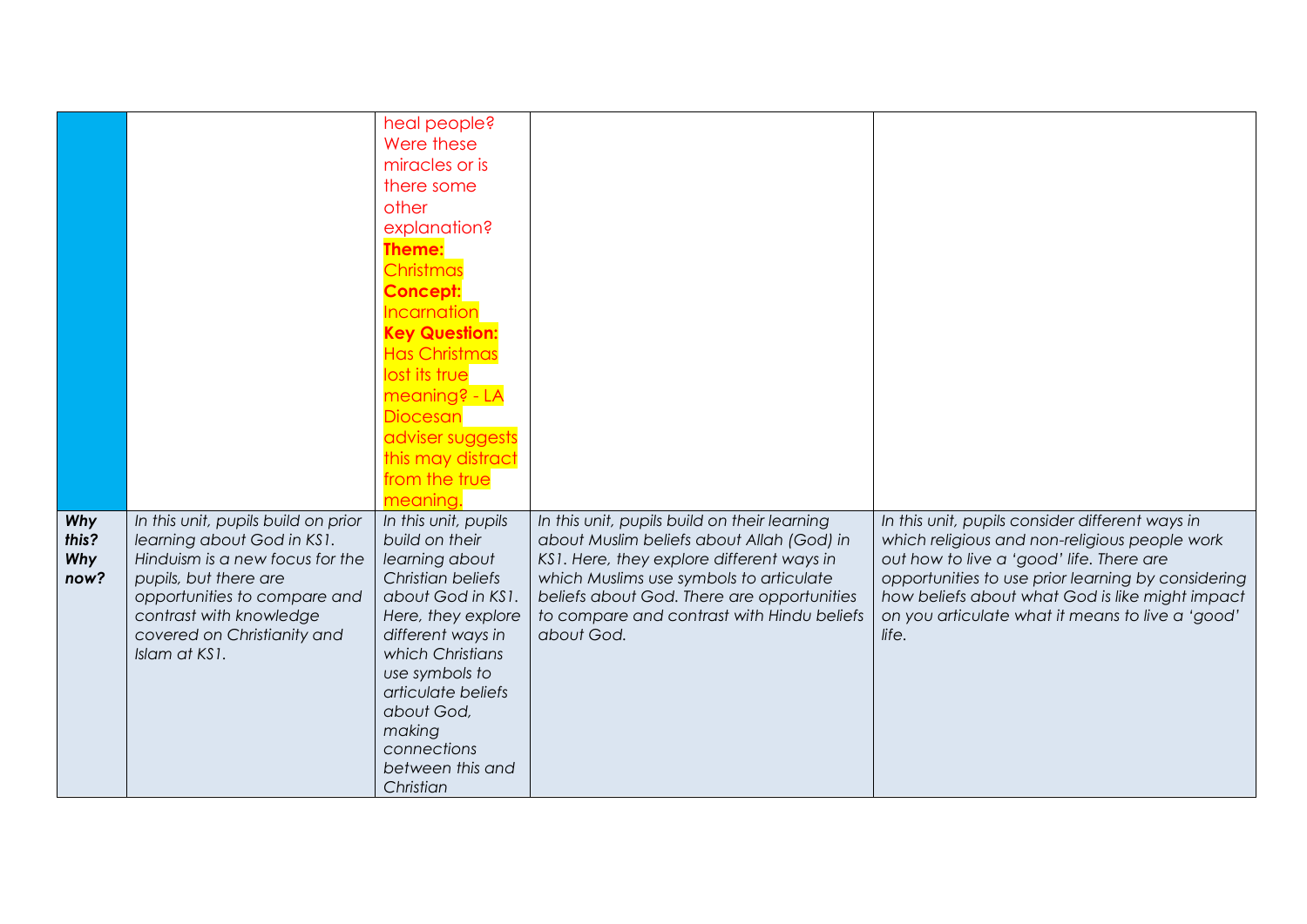|        |                                    | practice/worship.<br>There are<br>opportunities to<br>compare and<br>contrast with<br>Hindu beliefs<br>about Brahman<br>and Muslim beliefs<br>about Allah. |                                                                        |                                                                                        |
|--------|------------------------------------|------------------------------------------------------------------------------------------------------------------------------------------------------------|------------------------------------------------------------------------|----------------------------------------------------------------------------------------|
| Year 4 | <b>LAS Compulsory</b>              | <b>LAS Compulsory</b><br>Community -                                                                                                                       | <b>LAS Compulsory</b><br>Community - Islam                             | <b>LAS Additional Hinduism</b>                                                         |
|        | Community - Hinduism<br>Living     | Christianity                                                                                                                                               | Living                                                                 | <b>Pilgrimage (including Christianity)</b><br>Believing, Living, Thinking              |
|        | <b>IHow is Hindu belief</b>        | Living                                                                                                                                                     | [How is Muslim worship expressed                                       | [What is a pilgrimage? What does                                                       |
|        | expressed personally and           | <b>IHow is Christian</b>                                                                                                                                   | collectively? How does Muslim worship                                  | pilgrimage involve? E.g. Christian                                                     |
|        | collectively? How does             | belief expressed                                                                                                                                           | and celebration build a sense of                                       | pilgrimage to Walsingham, Lourdes, Iona,                                               |
|        | Hindu worship and                  | collectively?                                                                                                                                              | community?                                                             | Jerusalem, Muslim pilgrimage to Makkah,                                                |
|        | celebration build a sense of       | How does                                                                                                                                                   |                                                                        | Jewish pilgrimage to Jerusalem, Hindu                                                  |
|        | community?                         | Christian                                                                                                                                                  | Worship and celebration. Ways in                                       | pilgrimage to the Ganges, etc.                                                         |
|        | Worship and celebration.           | worship and<br>celebration                                                                                                                                 | which worship and celebration<br>engage with/affect the natural world. | Environmental impact of pilgrimage]                                                    |
|        | Ways in which worship and          | build a sense of                                                                                                                                           | Beliefs about creation and natural                                     | <b>B1, B2a</b>                                                                         |
|        | celebration engage                 | community?                                                                                                                                                 | world]                                                                 | L1, L2, L3, L4a, L4b                                                                   |
|        | with/affect the natural            |                                                                                                                                                            |                                                                        | T1, T2, T3                                                                             |
|        | world. Beliefs about               | Worship and                                                                                                                                                | B2 <sub>G</sub>                                                        |                                                                                        |
|        | creation and natural world]        | celebration.                                                                                                                                               | L1, L2, L3, L4a                                                        | <b>Discovery RE</b>                                                                    |
|        |                                    | Ways in which                                                                                                                                              | T <sub>2</sub> , T <sub>2</sub>                                        |                                                                                        |
|        | B2 <sub>q</sub><br>L1, L2, L3, L4a | worship and<br>celebration                                                                                                                                 |                                                                        | <b>Theme: Pilgrimage to the River Ganges</b><br>Key Question: Would visiting the River |
|        | T2, T2                             | engage                                                                                                                                                     |                                                                        | Ganges feel special to a non-Hindu?                                                    |
|        |                                    | with/affect the                                                                                                                                            |                                                                        |                                                                                        |
|        |                                    | natural world.                                                                                                                                             |                                                                        |                                                                                        |
|        | <b>Visit Hindu Mandir</b>          | <b>Beliefs about</b>                                                                                                                                       |                                                                        |                                                                                        |
|        | <b>Bharat Hindu Samaj (mandir)</b> |                                                                                                                                                            |                                                                        |                                                                                        |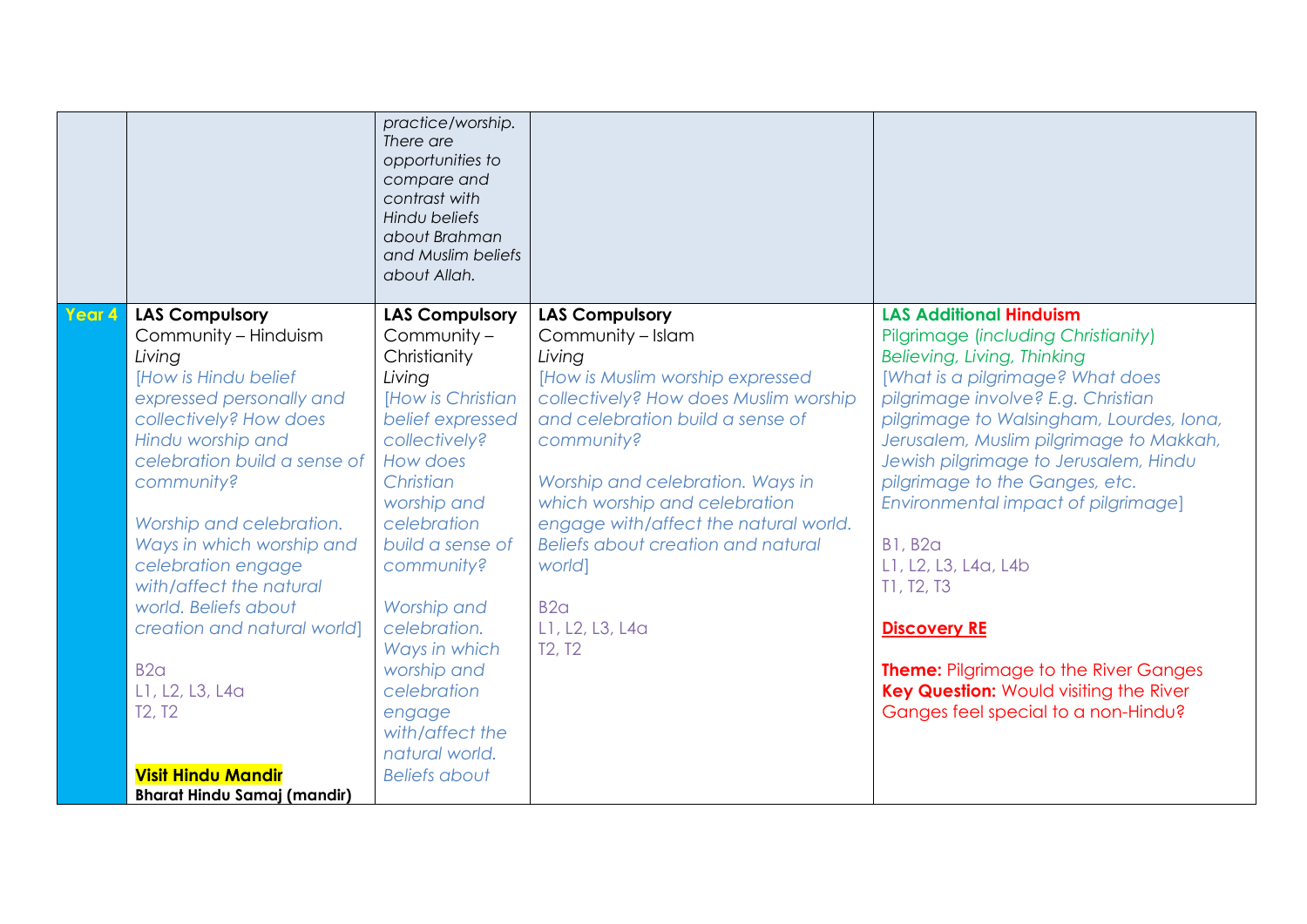|       | Unit 6 new England Complex        | creation and         |                                             |                                                  |
|-------|-----------------------------------|----------------------|---------------------------------------------|--------------------------------------------------|
|       | <b>Rock Road</b>                  | natural world]       |                                             |                                                  |
|       | Peterborough                      |                      |                                             |                                                  |
|       | <b>PE1 3BU</b>                    | B2 <sub>a</sub>      |                                             |                                                  |
|       | Telephone: 01733                  |                      |                                             |                                                  |
|       | 315241/347188                     | L1, L2, L3, L4a      |                                             |                                                  |
|       | Website:                          | <b>T2, T2</b>        |                                             |                                                  |
|       | http://bharathindusamaj.co.uk     |                      |                                             |                                                  |
|       |                                   | <b>Discovery RE</b>  |                                             |                                                  |
|       | Email:                            |                      |                                             |                                                  |
|       | info@bharathindusamaj.co.uk       | Theme:               |                                             |                                                  |
|       |                                   | Christmas            |                                             |                                                  |
|       | Shri Swaminarayan Mandir          | <b>Concept:</b>      |                                             |                                                  |
|       | 135 Gypsy Lane                    | Incarnation          |                                             |                                                  |
|       | Leicester                         |                      |                                             |                                                  |
|       | LE4 6RH                           | <b>Key Question:</b> |                                             |                                                  |
|       | <b>Contact Name: Dipak Kalyan</b> | What is the most     |                                             |                                                  |
|       | Telephone: 0116 262 3791          | significant part     |                                             |                                                  |
|       | Website:                          | of the nativity      |                                             |                                                  |
|       | www.baps.org/leicester            | story for            |                                             |                                                  |
|       |                                   | <b>Christians</b>    |                                             |                                                  |
|       | Email:                            | today?               |                                             |                                                  |
|       | info.leicester@uk.baps.org        |                      |                                             |                                                  |
|       |                                   |                      |                                             |                                                  |
|       | <b>Background Information</b>     |                      |                                             |                                                  |
|       | <b>Officially inaugurated in</b>  |                      |                                             |                                                  |
|       | October 2011, the mandir          |                      |                                             |                                                  |
|       | houses a beautiful central        |                      |                                             |                                                  |
|       | shrine,                           |                      |                                             |                                                  |
|       | well resourced classrooms         |                      |                                             |                                                  |
|       | and activity rooms, a dining      |                      |                                             |                                                  |
|       | hall and a café/shop.             |                      |                                             |                                                  |
| Why   | This unit explores specific       | This unit explores   | This unit explores specific celebrations    | This unit introduces the theme of pilgrimage,    |
| this? | celebrations related to a         | specific             | related to a Muslim worldview. It builds on | looking at it through the lens of both religious |
| Why   | Hindu worldview. It builds on     | celebrations         | learning about worship and celebration      | and non-religious worldviews. It particularly    |
| now?  | learning about worship and        | related to a         | from KS1 and introduces questioning about   | focuses on the impact of pilgrimage on the       |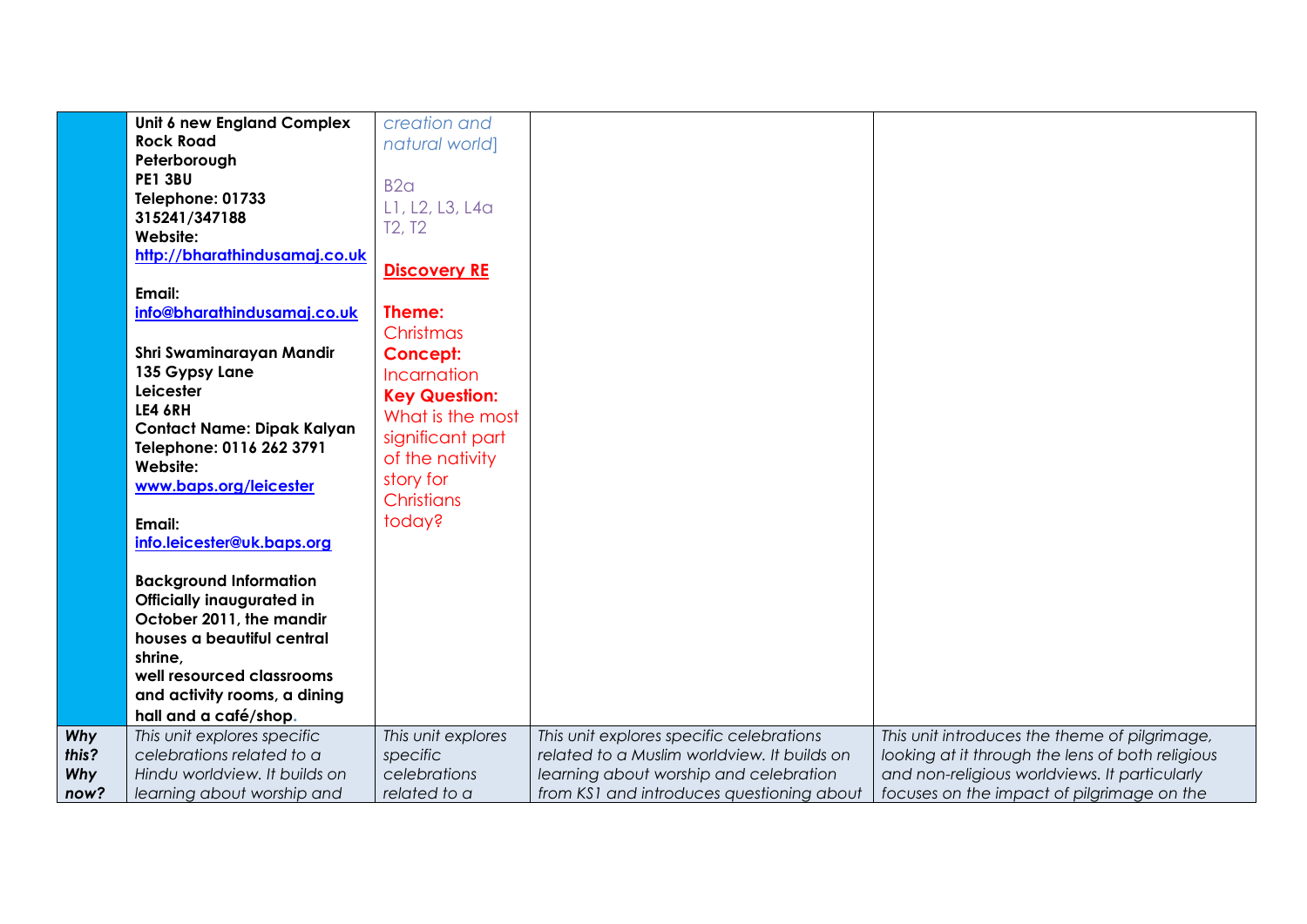|        | celebration from KS1 and<br>introduces questioning about<br>the impact of worship and<br>celebration on the natural<br>world. This latter theme runs as<br>a golden thread throughout<br>this year. | Christian<br>worldview. It<br>builds on learning<br>about worship<br>and celebration<br>from KS1 and<br>introduces<br>questioning about<br>the impact of<br>worship and<br>celebration on<br>the natural world.<br>This latter theme<br>runs as a golden<br>thread<br>throughout this<br>year. | the impact of worship and celebration on<br>the natural world. This latter theme runs as<br>a golden thread throughout this year. | natural world, exploring questions about what<br>happens if religious beliefs and practices conflict<br>with each other (e.g. the central Hindu belief in<br>ahimsa [non-violence] and the detrimental<br>impact of the Kumbh Mela pilgrimage festival<br>on the River Ganges). |
|--------|-----------------------------------------------------------------------------------------------------------------------------------------------------------------------------------------------------|------------------------------------------------------------------------------------------------------------------------------------------------------------------------------------------------------------------------------------------------------------------------------------------------|-----------------------------------------------------------------------------------------------------------------------------------|---------------------------------------------------------------------------------------------------------------------------------------------------------------------------------------------------------------------------------------------------------------------------------|
| Year 5 | <b>LAS Compulsory</b><br>Being Human - Hinduism                                                                                                                                                     | <b>LAS Compulsory</b><br>Being Human-                                                                                                                                                                                                                                                          | <b>LAS Compulsory</b><br>Being Human - Christianity                                                                               | <b>LAS Additional</b><br>Expressing Beliefs through the Arts (including                                                                                                                                                                                                         |
|        | Believing                                                                                                                                                                                           | Islam                                                                                                                                                                                                                                                                                          | Believing                                                                                                                         | Christianity)                                                                                                                                                                                                                                                                   |
|        | [How do Hindus reflect their                                                                                                                                                                        | Believing                                                                                                                                                                                                                                                                                      | [In what ways does the Bible teach                                                                                                | Believing, Living, Thinking                                                                                                                                                                                                                                                     |
|        |                                                                                                                                                                                                     |                                                                                                                                                                                                                                                                                                |                                                                                                                                   |                                                                                                                                                                                                                                                                                 |
|        | faith in the way they live?                                                                                                                                                                         | [What does the                                                                                                                                                                                                                                                                                 | Christians to treat others? How is this                                                                                           | [How do religious and non-religious people                                                                                                                                                                                                                                      |
|        | What is karma and how                                                                                                                                                                               | Qur'an teach                                                                                                                                                                                                                                                                                   | expressed in practice?                                                                                                            | understand the value of creativity? How do                                                                                                                                                                                                                                      |
|        | does it drive the cycle of                                                                                                                                                                          | Muslims about                                                                                                                                                                                                                                                                                  |                                                                                                                                   | religious and non-religious people                                                                                                                                                                                                                                              |
|        | samsara? How might a                                                                                                                                                                                | how they should                                                                                                                                                                                                                                                                                | The ways in which beliefs impact on                                                                                               | understand the connection between beliefs                                                                                                                                                                                                                                       |
|        | Hindu seek to achieve                                                                                                                                                                               | treat others?                                                                                                                                                                                                                                                                                  | action: expectations of behaviour,                                                                                                | about human beings and human                                                                                                                                                                                                                                                    |
|        | moksha?                                                                                                                                                                                             | How do Muslim                                                                                                                                                                                                                                                                                  | ways in which people act, examples of                                                                                             | creativity?                                                                                                                                                                                                                                                                     |
|        | The ways in which beliefs                                                                                                                                                                           | teachings guide<br>the way Muslims                                                                                                                                                                                                                                                             | contemporary individuals]                                                                                                         | How do religious and non-religious people<br>express their beliefs creatively?                                                                                                                                                                                                  |
|        | impact on action:                                                                                                                                                                                   | act in the                                                                                                                                                                                                                                                                                     | B2 <sub>a</sub>                                                                                                                   | Why might some religious people not use                                                                                                                                                                                                                                         |
|        | expectations of behaviour,                                                                                                                                                                          | world? How are                                                                                                                                                                                                                                                                                 | L2, L3                                                                                                                            | pictorial representation to express belief,                                                                                                                                                                                                                                     |
|        | ways in which people act,                                                                                                                                                                           | <b>Muslim beliefs</b>                                                                                                                                                                                                                                                                          | T <sub>2</sub> , T <sub>3</sub>                                                                                                   | e.g. Muslims? Spirited Arts competition run<br>by NATRE]                                                                                                                                                                                                                        |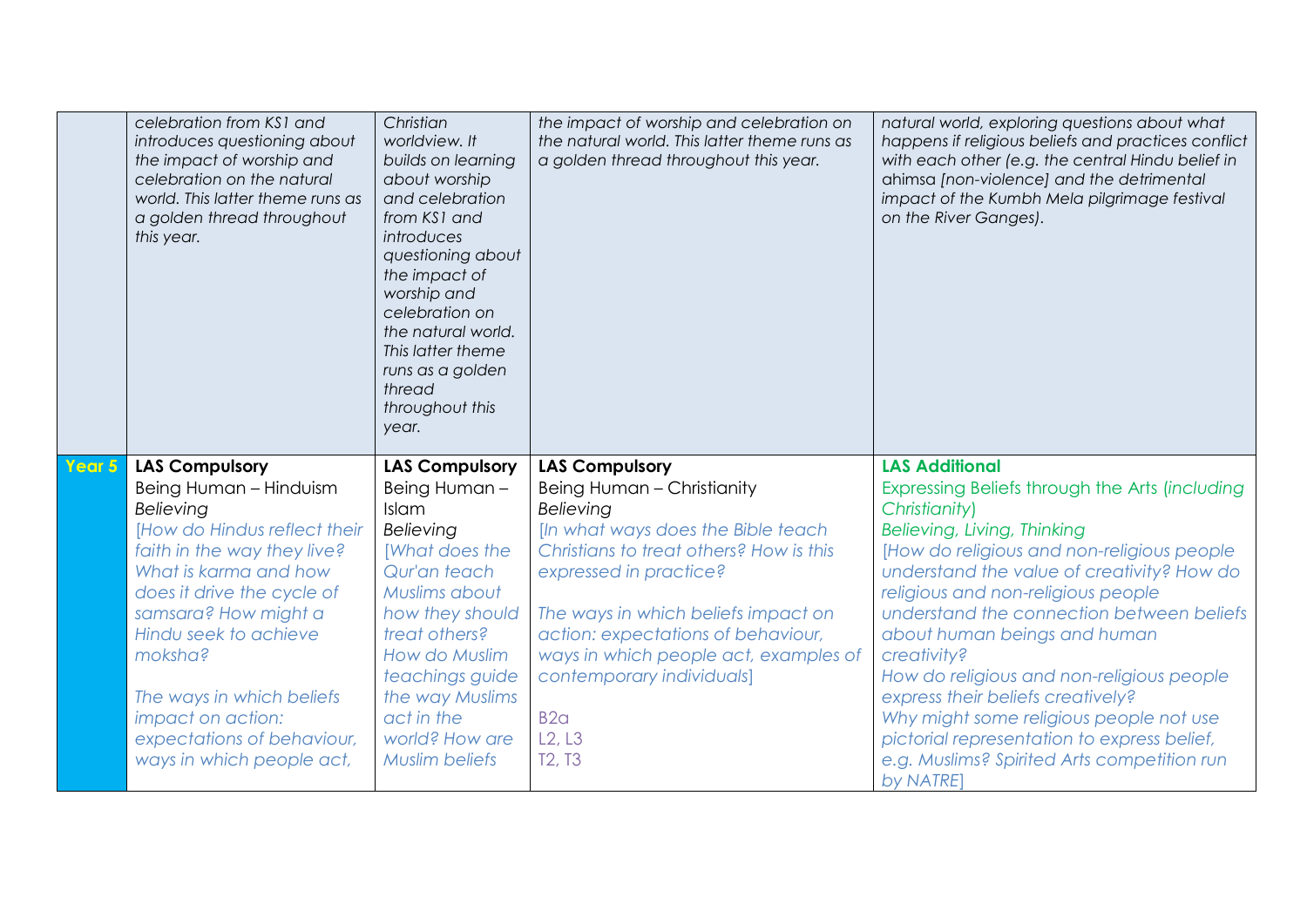|                                    | examples of contemporary<br><i>individuals]</i><br>B <sub>2</sub> a<br>L2, L3<br>T <sub>2</sub> , T <sub>3</sub><br><b>Discovery RE</b><br><b>Theme:</b> Beliefs and moral<br>values<br>Key Question: Do beliefs in<br>Karma, Samsara and<br>Moksha help Hindus lead<br>good lives?                                     | expressed in<br>practice?<br>The ways in<br>which beliefs<br><i>impact on</i><br>action:<br>expectations of<br>behaviour, ways<br>in which people<br>act, examples<br>$\circ$ f<br>contemporary<br><i>individuals]</i><br>B2 <sub>a</sub><br>L2, L3<br>T <sub>2</sub> , T <sub>3</sub> | <b>Discovery RE</b><br><b>Theme:</b> Beliefs and Practices<br>Key Question: What is the best way for<br>a Christian to show commitment to<br>God?                                                                                                                | <b>B1, B2a, B2b</b><br>L1, L2, L3, L4a, L4b<br>T1, T2, T3                                                                                                                                                                                                                                                                        |
|------------------------------------|-------------------------------------------------------------------------------------------------------------------------------------------------------------------------------------------------------------------------------------------------------------------------------------------------------------------------|----------------------------------------------------------------------------------------------------------------------------------------------------------------------------------------------------------------------------------------------------------------------------------------|------------------------------------------------------------------------------------------------------------------------------------------------------------------------------------------------------------------------------------------------------------------|----------------------------------------------------------------------------------------------------------------------------------------------------------------------------------------------------------------------------------------------------------------------------------------------------------------------------------|
| Why<br>this?<br><b>Why</b><br>now? | This unit builds on learning<br>about Christian and Muslim<br>beliefs about being human<br>from KS1. It introduces Hindu<br>beliefs about human beings,<br>their relationship to Brahman<br>and to each other. It focuses<br>on the ways in which religious<br>beliefs impact on individuals'<br>decisions and actions. | This unit builds on<br>learning about<br>Christian and<br>Muslim beliefs<br>about being<br>human from KS1,<br>and Hindu beliefs<br>about being<br>human from the<br>previous term. It<br>focuses on the<br>ways in which<br>religious beliefs<br>impact on<br>individuals'             | This unit builds on learning about Christian<br>and Muslim beliefs about being human<br>from KS1, and Hindu beliefs about being<br>human from autumn term. It focuses on the<br>ways in which religious beliefs impact on<br>individuals' decisions and actions. | The previous units have focused on ways in<br>which religious people express their beliefs<br>through their decision-making and actions. This<br>unit explores a different form of expression: the<br>creative arts. There are opportunities to build on<br>prior learning about celebrations, places of<br>worship and symbols. |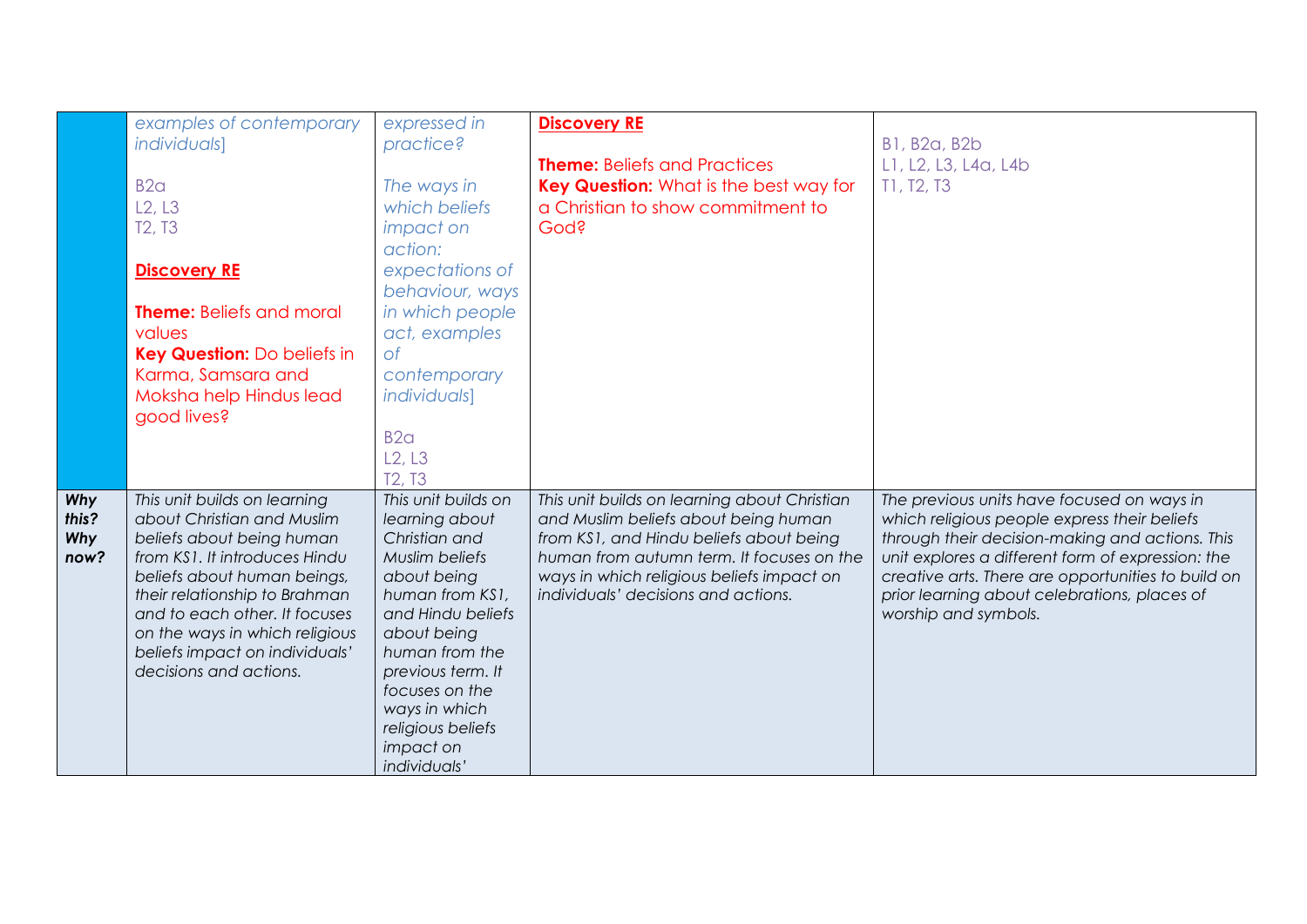|        |                                                                          | decisions and |                                                                     |                                                                      |
|--------|--------------------------------------------------------------------------|---------------|---------------------------------------------------------------------|----------------------------------------------------------------------|
|        |                                                                          | actions.      |                                                                     |                                                                      |
| Year 6 | <b>LAS Additional</b>                                                    |               | <b>LAS Compulsory</b>                                               | <b>LAS Compulsory</b>                                                |
|        | Unit Designed by the School (including                                   |               | Life Journey - Hinduism/Islam                                       | Life Journey - Christianity                                          |
|        | Christianity):                                                           |               | Living                                                              | Living                                                               |
|        | Do you have to believe in God to be good?<br>Believing, Living, Thinking |               | [Hinduism: How do Hindus show they<br>belong?                       | [How do Christians show they belong?                                 |
|        | [Opportunity to study Humanism/atheism and                               |               |                                                                     | Rites of passage; include other religions, e.g.                      |
|        | explore e.g. issues of social justice; opportunity                       |               | Islam: How do Muslims show they                                     | Amrit in Sikhism; have looked at how we                              |
|        | to explore how valid various religious truth                             |               | belong?                                                             | know whether religious claims are true or                            |
|        | claims are, e.g. that you have to be good                                |               |                                                                     | not - this unit considers whether their truth or                     |
|        | because God exists and he wants you to be                                |               | Rites of passage; include other                                     | otherwise actually matters - what impact                             |
|        | good]                                                                    |               | religions, e.g. Bar/Bat Mitzvah in                                  | does religion have on people's lives,                                |
|        |                                                                          |               | Judaism; have looked at how we know                                 | regardless of whether they can prove their                           |
|        | <b>B1, B2a, B2b</b>                                                      |               | whether religious claims are true or not                            | beliefs to be true or not]                                           |
|        | L1, L2, L3, L4a, L4b                                                     |               | - this unit considers whether their truth                           |                                                                      |
|        | T1, T2, T3                                                               |               | or otherwise actually matters - what                                | <b>B1, B2a, B2b</b>                                                  |
|        |                                                                          |               | impact does religion have on people's                               | L <sub>2</sub> , L <sub>3</sub> , L <sub>4</sub> a, L <sub>4</sub> b |
|        |                                                                          |               | lives, regardless of whether they can                               | T1                                                                   |
|        |                                                                          |               | prove their beliefs to be true or not]                              |                                                                      |
|        |                                                                          |               |                                                                     | <b>Discovery RE</b>                                                  |
|        | <b>Discovery RE</b>                                                      |               | <b>B1, B2a, B2b</b>                                                 |                                                                      |
|        |                                                                          |               | L <sub>2</sub> , L <sub>3</sub> , L <sub>4a</sub> , L <sub>4b</sub> | <b>Theme:</b> Beliefs and Meaning                                    |
|        | <b>Theme:</b> Beliefs and moral values                                   |               | T1                                                                  | <b>Concept: Salvation</b>                                            |
|        | Key Question: Does belief in Akhirah (life after                         |               |                                                                     | Key Question: Is anything ever eternal?                              |
|        | death) help Muslims lead good lives?                                     |               | <b>Discovery RE</b>                                                 |                                                                      |
|        | <b>Religion: Islam</b>                                                   |               |                                                                     |                                                                      |
|        | LA Diocesan adviser suggests to focus more                               |               | <b>Theme:</b> Beliefs and Practices                                 |                                                                      |
|        | on morality here rather than life after death.                           |               | Key Question: What is the best way for                              |                                                                      |
|        |                                                                          |               | a Muslim to show commitment to God?                                 |                                                                      |
|        |                                                                          |               | <b>Religion: Islam</b>                                              |                                                                      |
|        |                                                                          |               |                                                                     |                                                                      |